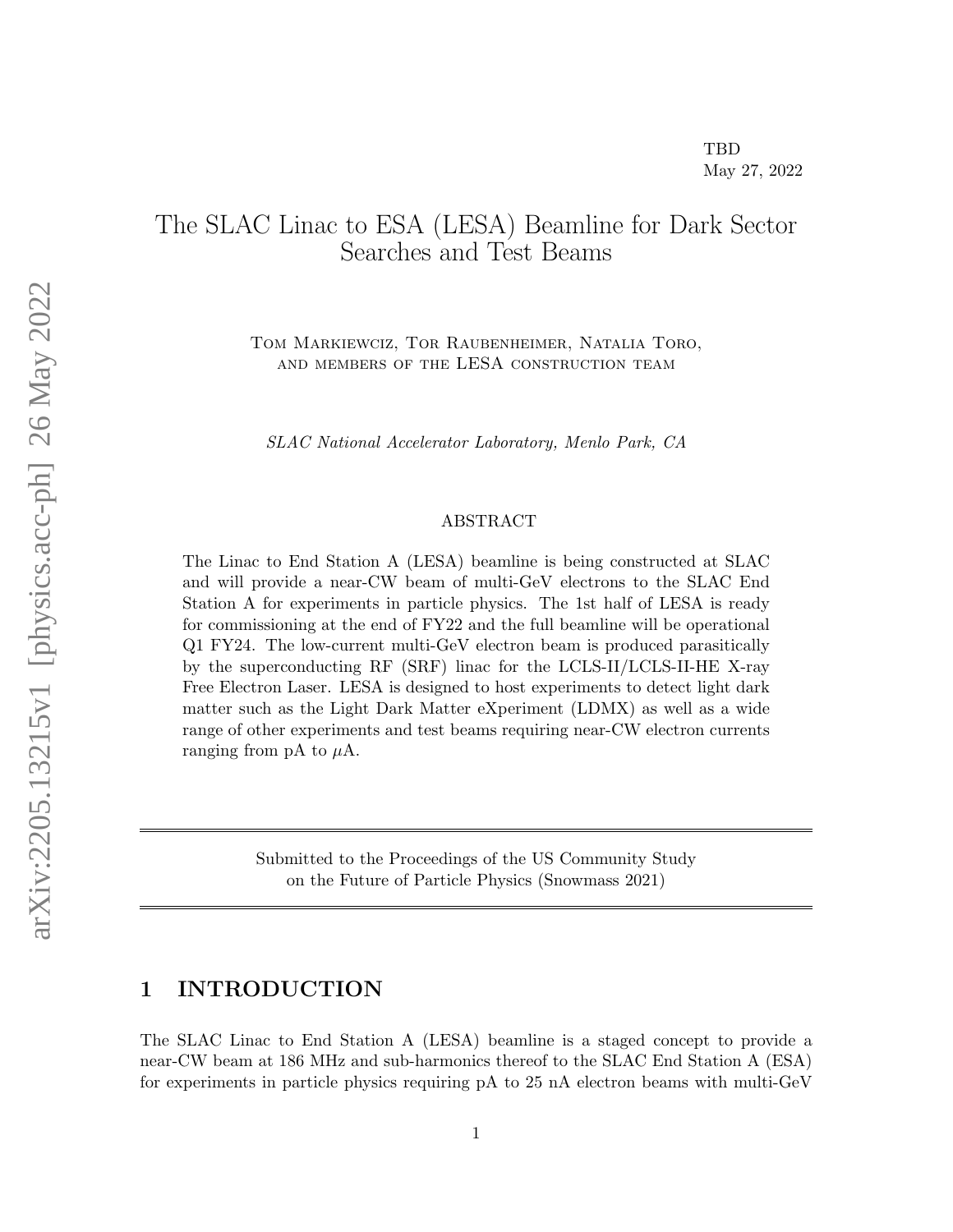

Figure 1: Layout of LCLS-II and LESA at the end of the SLAC linac and in the BSY and ESA.

electron energy. This capability is achieved parasitically by extracting unused bunches from the LCLS-II/LCLS-II-HE superconducting RF (SRF) linac. The LESA beamline has also been known as DASEL and S30XL and the beamline is described in detail in [\[1\]](#page-7-0) and summarized in the Snowmass LOI [\[2\]](#page-7-1).

The LCLS-II is an X-ray Free Electron Laser (FEL) that has been constructed and is being commissioned at SLAC during FY22. It is based on a 4.0 GeV 1.3 GHz SRF linac [\[3\]](#page-7-2), fed by an RF gun [\[4\]](#page-7-3) operating at 186 MHz. The LCLS-II SRF linac will be upgraded in FY26 to 8 GeV by the LCLS-II-HE project [\[5\]](#page-7-4)[\[6\]](#page-7-5) which is under construction.

The baseline LCLS-II/LCLS-II-HE design has a maximum bunch rate of 929 kHz where the bunches are spaced by 1,400 1.3 GHz linac RF buckets. These bunches are diverted from the dump line to the Hard and Soft X-ray (HXR and SXR) undulators by high-speed kickers. LESA will extract unused bunches out of the LCLS-II beamline through the SLAC Beam Switch Yard (BSY) and into the A-line to transport them to ESA. The layout of the LESA extraction is shown in Figure 1.

The LCLS-II FEL bunches are supplied by an RF gun operating at 1/7 of the linac RF frequency which is designed to provide an average current of  $30 \mu A$ . Even at full-rate operation, the FEL program uses a tiny fraction of the RF gun and linac repetition rate. In between every two LCLS-II FEL bunches there are 200 "empty" RF buckets from the gun. These empty RF buckets are populated by dark current originating from the gun. The accelerated dark current has not yet been measured but is expected to be at the level of 10 nA. In addition, the existing gun laser oscillator could be used to produce a well-defined, low-current beam at 46 MHz repetition rate within a ∼500 ns macro-pulse between the primary bunches spaced at 1.1  $\mu$ s. The extraction concept is illustrated in Figures 2 and 3.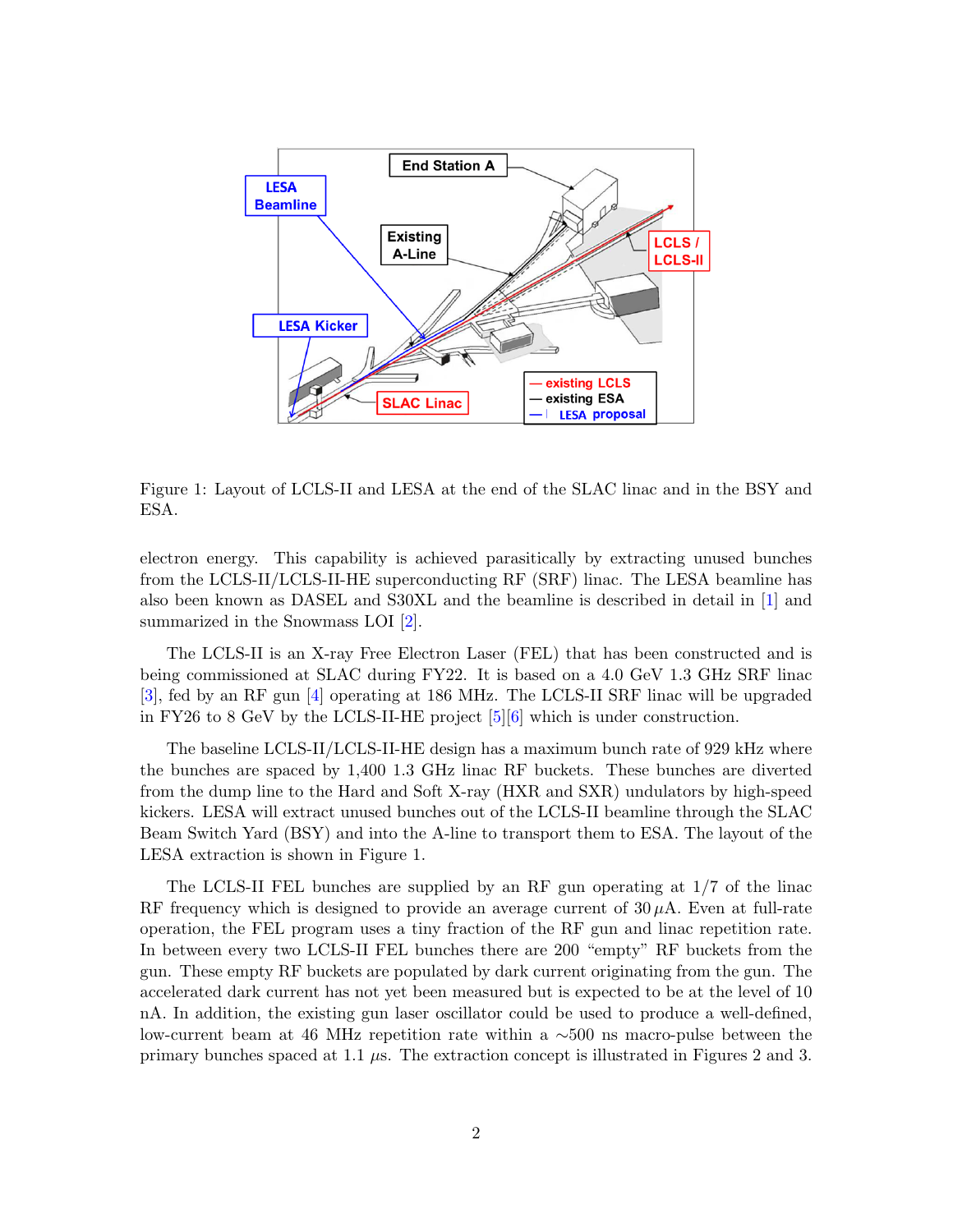

Figure 2: Schematic of the LESA beam extraction from the LCLS-II superconducting linac. The LESA beamline directs unused beam to End Station A downstream of the extractions to the LCLS-II HXR and SXR undulators to avoid interference with the primary photon science program.



Figure 3: LCLS-II pulse structure showing primary pulses with  $10^8$  e- and LESA bunches from the gun with 30 e- per bunch. The LESA beam will control the bunch population with an additional seed laser and/or a spoiler/collimation system to deliver final current in the pA to  $\mu$ A range.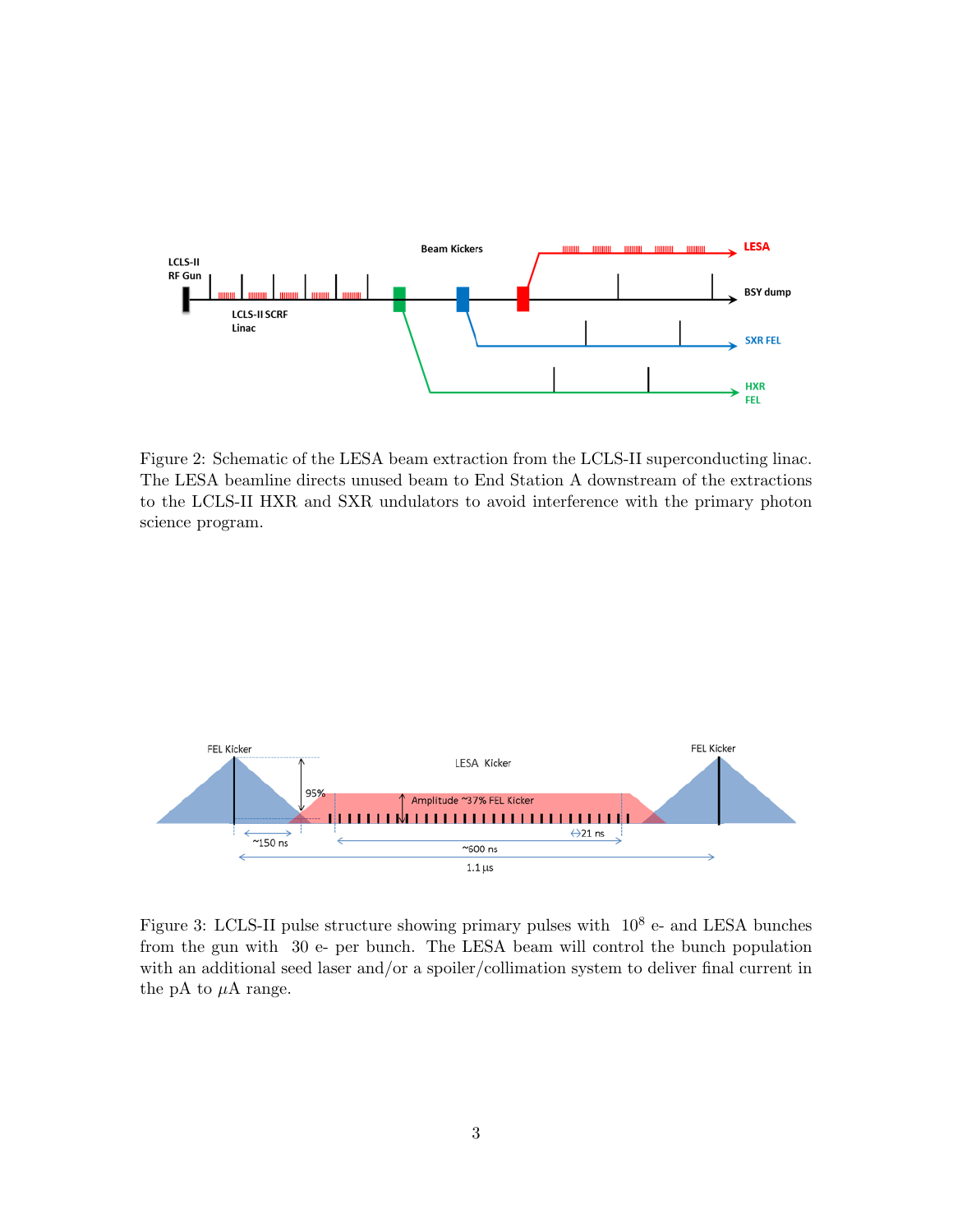The LESA beamline will enable delivery of this low-current beam to SLAC's End Station A. The beamline consists of (1) a long-pulse kicker and septum magnet to divert low-current bunches off the LCLS-II dump line, (2) a 250m long transfer line from the kicker in Sector 30 to the existing A-line, delivering beam to End Station A, (3) minor improvements in the existing End Station A infrastructure, and (4) an optional laser oscillator that augments the dark current with a well-defined, low- current beam at 46 MHz repetition rate within a ∼500 ns macro-pulse between LCLS-II/LCLS-II-HE primary bunches. LESA is being constructed in two stages: the first stage, S30XL, is nearly complete and will demonstrated the dark current extraction from the SRF linac while the 2nd stage, on which construction is just starting, will transport the extracted current to ESA. S30XL will be commissioned at the end of FY22 while the full LESA beamline is planned to be complete by Q1 of FY24.

The presently envisioned program for LESA comprises dark sector physics, electronnuclear scattering measurements for the neutrino program, and a test beam program (see  $[7]$ .

## 2 PARAMETERS and POSSIBLE UPGRADES

The parameters of the LESA system are listed in Table 1. Three categories of parameters are listed: beam at the experiment, beam in the End Station A beamline at the spoiler/collimator system, and beam in the LCLS-II accelerator. The primary beamline is designed to meet the LDMX experimental requirements with an ultra-low current beam (i.e. sub-nA scale in the End Station) but has the capability of being upgraded to support "low-current" (few uA) beams for Super-HPS type experiments. Table 1 lists parameters for the ultra-low current beam and then for the potential upgrade path. The ultra-low current beam has several applications beyond the LDMX experiment, including nuclear structure measurements motivated by the accelerator-based neutrino physics program and test beams.

For operation with ultra-low or low-current parameters, the LESA kicker extracts roughly 500 ns of bunches between the LCLS-II primary bunches spaced by 1.1 µs, as illustrated in Figure 3. In the case of the LDMX experiment, the desired electron current ranges between 100 fA and 150 pA, corresponding to from 1 to approximately 500 electrons per  $\mu$ s, or a maximum of 0.5 Watts of electron beam power at 4 GeV with a 55% duty cycle. For the case of a low-current beam to support a Super-HPS type experiment, the beam current would be increased to an average of 1  $\mu$ A which is still less than 4% of the nominal maximum current in LCLS-II. In this case, the spoiler would not be used, and the maximum beam power would be less than 5 kW into End Station A.

Finally, it is also possible for LESA to support a beam dump experiment where the LESA kicker timing would be shifted to extract the primary bunches that are not sent to the FEL undulators. In operation, the photon science experiments are expected to use roughly  $\frac{1}{2}$  of the total beam power delivered by the SRF linac and the excess power is expected to be roughly 900 MW-hr per year of electrons which would be sent to a beam dump in the BSY [\[8\]](#page-7-7). For the high-power Beam Dump experiments, these excess electron bunches could be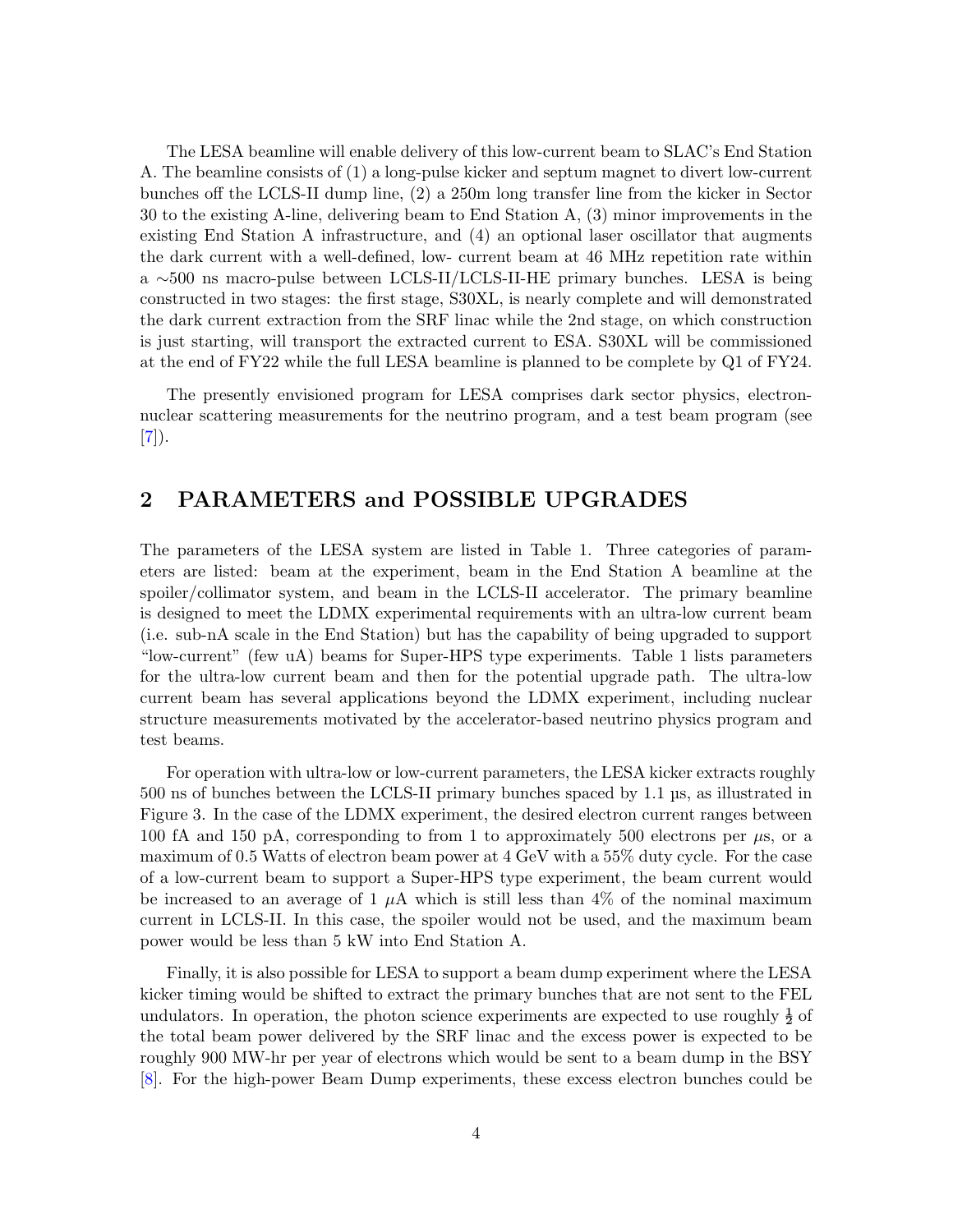

Figure 4: Plan view of the S30XL/LESA beamline (red) placement at the end of the linac in the BSY along with the other LCLS and LCLS-II beamlines; all beamline components from the S30XL extraction kickers at 2920 m through the S30XL dump at 3030 m have been installed while work has started on fabrication of the downstream components of LESA.

deflected into the A-line by the LESA kicker and dumped upstream of End Station A. This upgrade would require installing a new 250 kW dump in the A-line, adding the appropriate shielding, and plugging the aperture passing from the A-line through the 6m shield wall into the End Station A enclosure.

Focusing on the ultra-low current parameters, the buckets to be extracted by the LESA kicker are filled at the RF gun. The LCLS-II RF gun specification is that dark current is less than 400 nA at 100 MeV. All of the LESA parameter sets stay below this current limit to exclude interference with LCLS-II. To ensure the performance required for LDMX and to enable higher currents in LESA (as for Super-HPS), a separate gun laser will likely be used. This laser would intentionally populate unused gun buckets at a sub-harmonic of the gun frequency. These bunches are well-separated from the primary beam bunches so they can be extracted by the LESA kicker downstream. The new gun laser would share the LCLS-II RF gun 46 MHz laser oscillator, but would have a separate amplifier, UV conversion, and transport, all of which operate at much lower average laser power than the LCLS-II systems.

## 3 A-LINE AND END STATION A

The A-line, which transports beams from the central part of the Beam Switch Yard (BSY) towards End Station A (ESA), was recently used to transport either the primary LCLS beam or a spoiled and collimated reduced number of electrons (secondary electron beam) from the LCLS beam into ESA. In 2013, the End Station Test Beam program (ESTB) [\[9\]](#page-7-8) was established at SLAC to provide particle beams from the LCLS normal conducting Linac for detector R&D experiments in ESA. The A-Line ESTB operated until 2019 with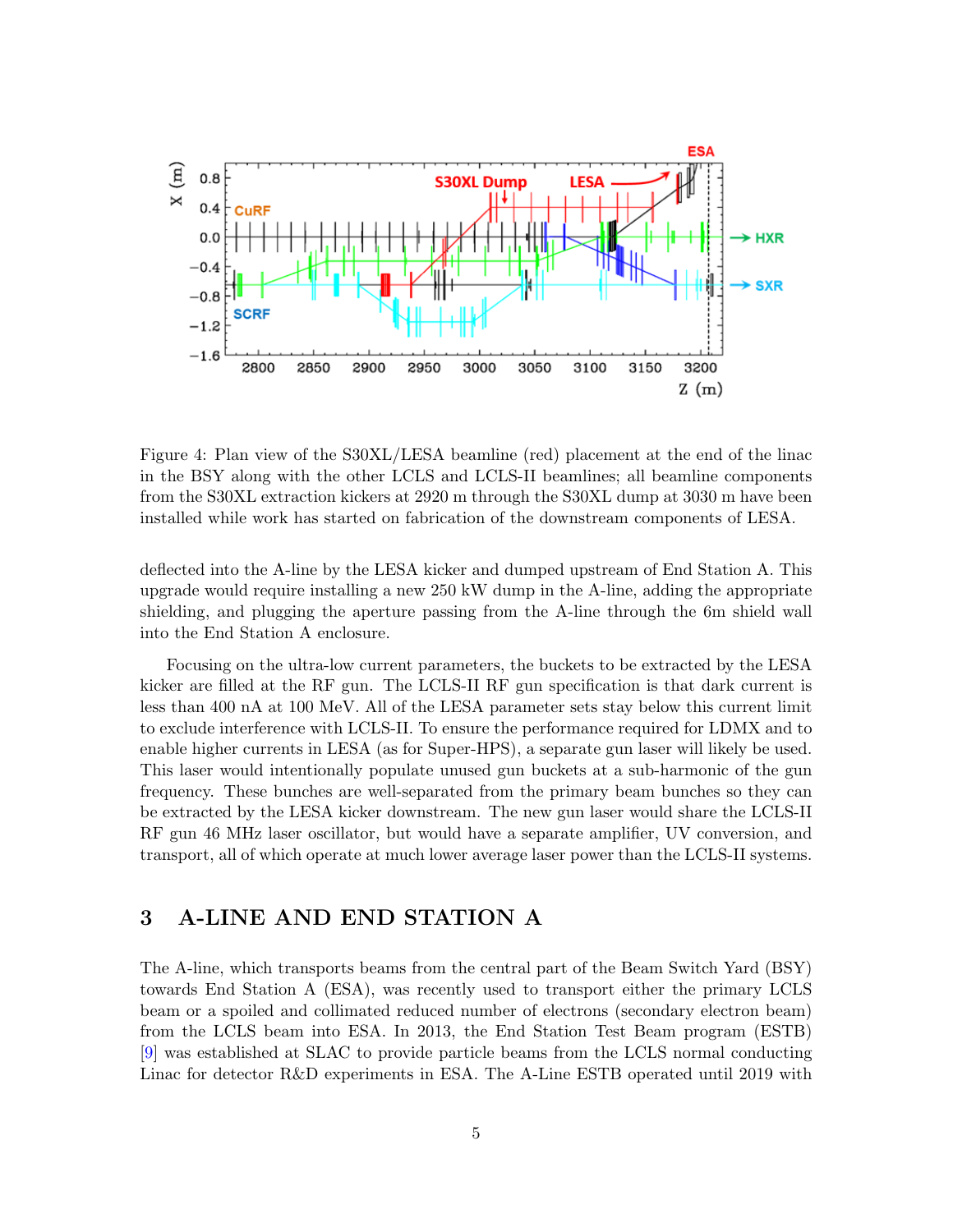Table 1: LESA electron beam parameters for an ultra-low-current beam (baseline) as well a possible upgrade mode motivated by Super-HPS-style experiments; it is also possible to consider a high power mode where high power LCLS-II beam is dumped in the A-line rather than the BSY as described in the text.

| <b>ESA Beam Parameters</b>     | Ultra-low-current             | Low current                                    |
|--------------------------------|-------------------------------|------------------------------------------------|
|                                | (baseline)                    | (upgrade)                                      |
| Energy                         | $2.0 - 8.0 \text{ GeV}$       | $2.0 - 8.0 \text{ GeV}$                        |
| Bunch spacing                  | $21.5$ ns                     | $5.4$ ns                                       |
| Bunch charge                   | $0.04 - 20$ e-                | 70,000 e- $(10 fC)$                            |
| Macro pulse beam current       | $0.1 - 150 \text{ pA}$        | $2 \mu A$                                      |
| Macro pulse length / rep. rate | 1.1 $\mu$ s / 929 kHz         | 1.1 $\mu$ s / 929 kHz                          |
| Duty cycle                     | $50\%$                        | $50\%$                                         |
| Beam norm. emittance (rms)     | $300 \ \mu m$                 | $< 1000 \mu m$                                 |
| Bunch energy spread            | ${<}1\%$                      | ${<}1\%$                                       |
| IP spot size                   | $4 \text{ cm} x 4 \text{ cm}$ | $\langle 250 \ \mu m \rangle$ including jitter |
| Max beam power                 | $0.5\ \text{W}$               | $5 \text{ kW}$                                 |
| <b>ESA</b> Spoiler Parameters  |                               |                                                |
| Charge reduction               | $0 - 99.99\%$                 | N/A                                            |
| Emittance increase             | $1 - 1000x$                   | N/A                                            |
| Max beam power                 | 55 W                          | N/A                                            |
| Spoiler thickness              | $0 - 0.5$ r.l.                | N/A                                            |
| <b>Accelerator Parameters</b>  |                               |                                                |
| <b>SRF</b> Linac Energy        | $4.0 - 8.0 \text{ GeV}$       | $4.0 - 8.0 \text{ GeV}$                        |
| Macro pulse beam current       | $0-25$ nA                     | $2 \mu A$                                      |
| Beam norm. emittance (rms)     | $1\mu$ m - 25 $\mu$ m         | $1 \mu m$                                      |
| Beam admittance (edge)         | $< 50$ nm                     | ${<}50~\rm{nm}$                                |
| Bunch energy spread (FWHM)     | ${<}2\%$                      | ${<}2\%$                                       |
| Bunch length (rms)             | ${<}1\ {\rm cm}$              | ${<}1\ {\rm cm}$                               |
| Max beam power                 | 55 W                          | $5 \text{ kW}$                                 |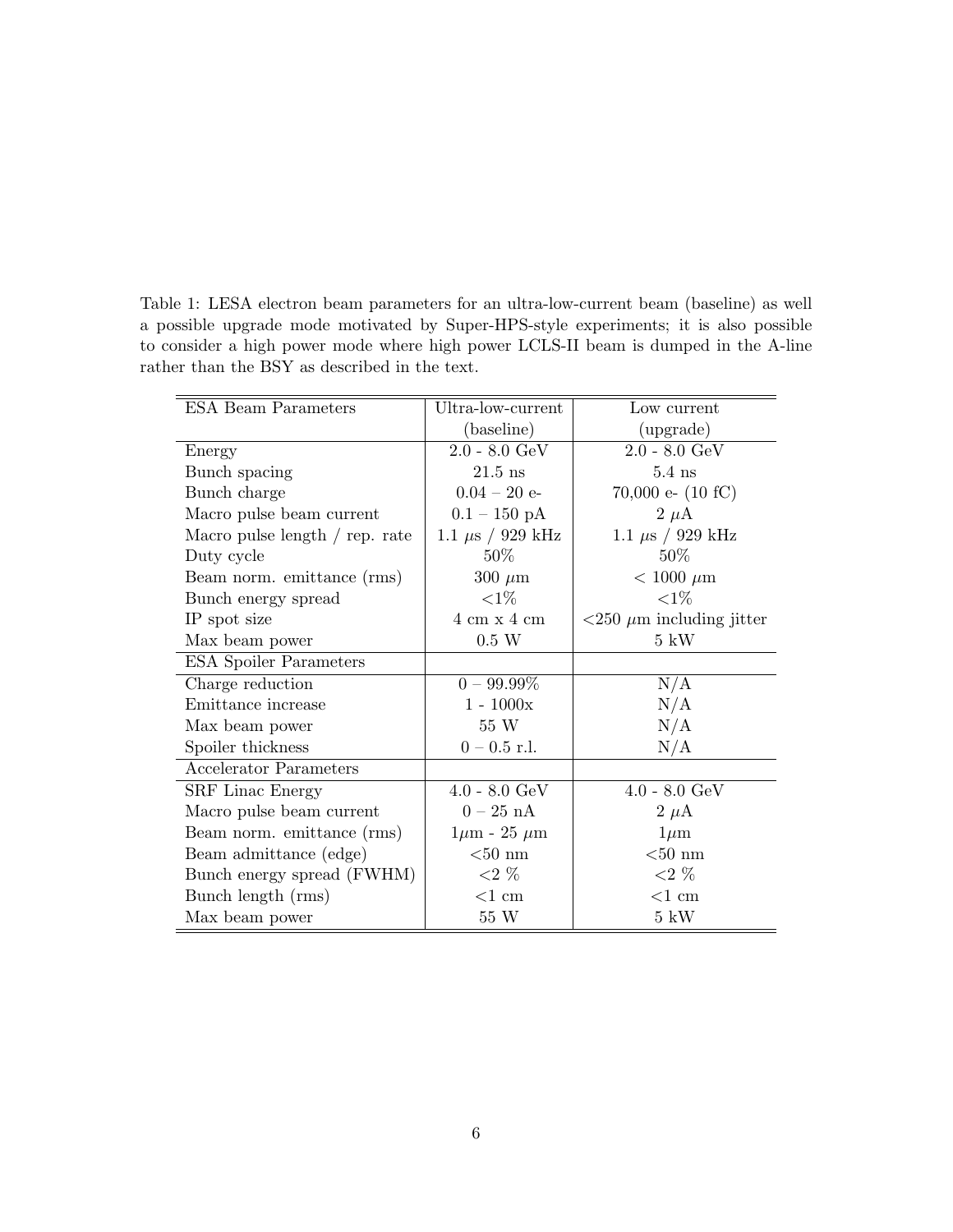the full range of available LCLS-beams: electron beam energies between 2.5 GeV and 16.5 GeV and bunch charges between 20 pC and 280 pC.

In ESTB, the secondary electron beams were generated by steering selected LCLS bunches onto a target in the BSY. The resulting electron beam has a wide energy spread, which was then transported through the A-line into ESA. The thickness and material of the target were chosen appropriately to reduce the number of hadrons generated in the electron-target interaction to negligible levels. Additional spoilers are available to further diffuse the electron energy spread without generating a significant number of other particles. The A-Line bend magnets were set to the particle energy required by the experimenters in ESA and collimators are used to narrow the energy spectrum. Secondary particle beams have been delivered from 2 GeV up to the full-LCLS beam energy.

LESA will use the same concept to control the electron beam current and spectrum. A multi-collimator system in the A-line is used to control the number of electrons per pulse. A momentum slit reduces the accepted beam energy spread from about one percent to less than one part per million. Four-jaw collimators then reduce the geometrical spread of the accepted beam reaching experiments in End Station A.

The desired beam emittance for the LDMX experiment is large enough so that the beam can be defocused to a cross-section of roughly 4x4 cm. The desired beam emittance is many times (100-1000) that of the LCLS-II emittance (as well as the LCLS-II admittance, which is determined by the LCLS-II collimation system). This increase is accomplished using the ESA spoilers with a corresponding degradation of the beam current. Assuming an incoming, mono-energetic, 4-GeV beam, a simple 0.1 radiation length spoiler system increases the emittance to more than 300  $\mu$ m, with more than 50% of the current within 0.5% of the incoming energy. In practice, LESA will have spoilers with different thicknesses which, combined with the downstream collimators, will control the beam emittance and current at the LDMX detector. The spoiler system has been specified for beam current up to 100 times higher than that needed at the experiment (i.e., 55 W) to allow options for precise control and shaping of the electron beam at the experiment.

#### 4 SUMMARY

For an important class of light dark matter scenarios, electron fixed-target experiments have unparalleled sensitivity. The LESA beamline presents a unique, timely, and costeffective opportunity to enable high-impact dark matter and dark force experiments. LESA can deliver a low-current, quasi-continuous electron beam into the existing End Station A (ESA) beamline by filling unused buckets from the LCLS-II linac, without impacting the LCLS-II program. LESA's multi-GeV energy, high beam repetition rate and capability to host year-scale particle physics experiments offer a unique combination of advantages that make possible a wide range of world-class experiments.